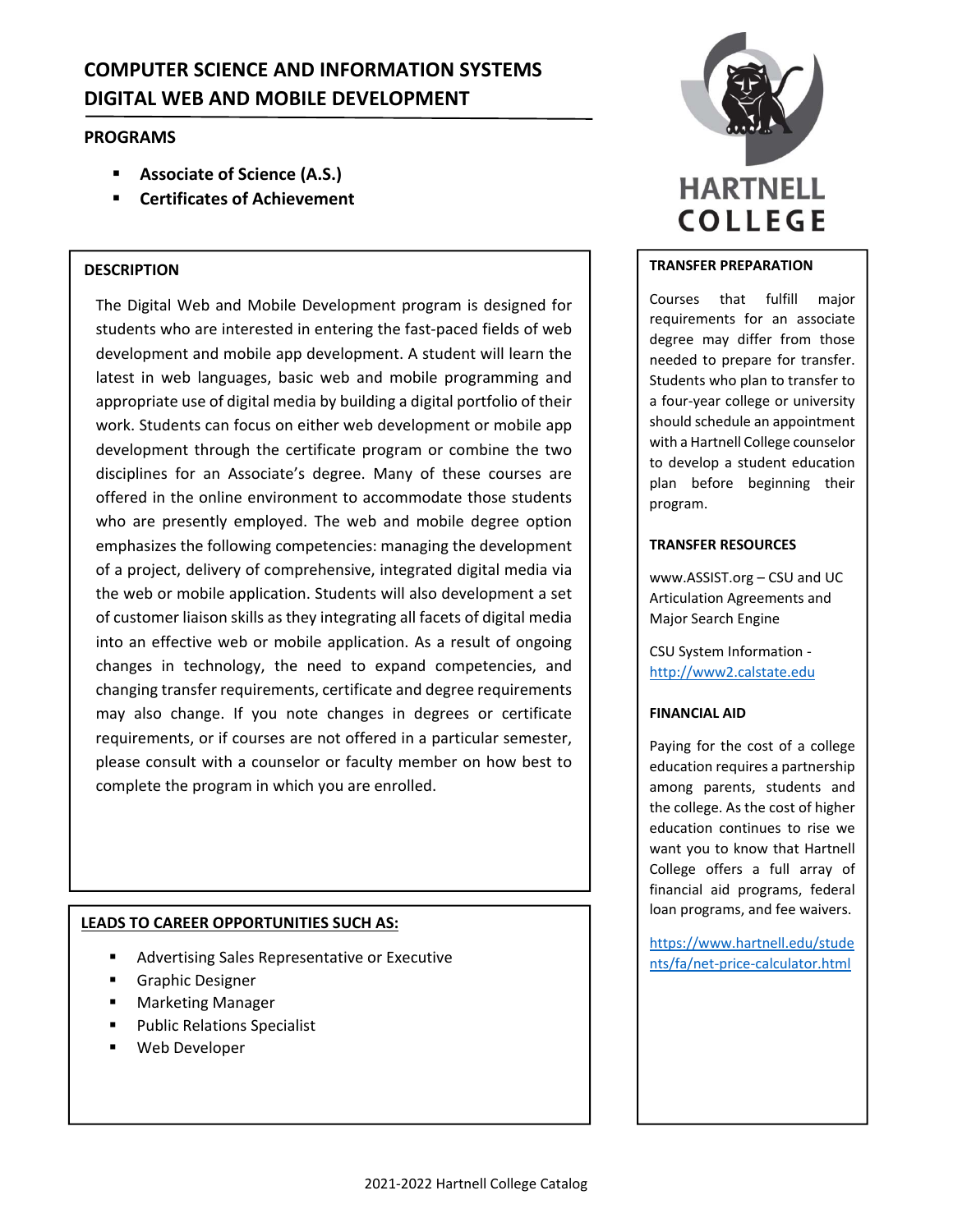# **ASSOCIATE OF SCIENCE**

**Program Outcomes**: Upon successful completion of this program a student will be able to:

- anticipate, identify and solve technical and design issues by applying current design standards
- apply knowledge in a variety of computer proficiency areas including web languages, software applications, file transfer protocol, and web and app configuration.

# **Required Major Courses (14 units)**

| BUS-32 – Introduction to Business                         | 3.0 |
|-----------------------------------------------------------|-----|
| CSS-25 - Multimedia Integration                           | 3.0 |
| CSS-27 - Project Management using Microsoft Project       | 4.0 |
| CSS-64 - HTML 5 and CSS3 - Web Development                | 4.0 |
| <b>Major Electives A (Complete 8 units)</b>               |     |
| CSS-26 - Dreamweaver                                      | 4.0 |
| CSS-74 – Wordpress for Websites                           | 4.0 |
| CSS-76 - Android App Development Using Java               | 4.0 |
| CSS-86 - Flash Design                                     | 4.0 |
| <b>Major Electives B (Complete an additional 8 units)</b> |     |
| CSS-29 – Programming for Multimedia                       | 4.0 |
| CSS-76 - Android App Development Using Java               | 4.0 |
| CSS-65 – Introduction to IOS App Development              | 4.0 |
| CSS-78 - Mobile Game Design                               | 4.0 |
| CSS-84 – Beginning Digital Cartooning in Flash            | 4.0 |

# **SUBTOTAL: 30 UNITS**

### **General Education – Required Courses**

*Students must complete one of the following General Education Plans:*

**HCCD GE** *(see page 68) MAT‐126 or higher*

 **Natural Sciences Social & Behavioral Sciences Humanities** 

**Ethnic Groups in the US Language and Rationality**

 **SUBTOTAL: 21 UNITS** 

*Students can double‐count required courses and courses for General Education Electives (Courses Numbered 1‐199) required when degree units plus GE units total fewer than 60.*

 **TOTAL: 60 UNITS**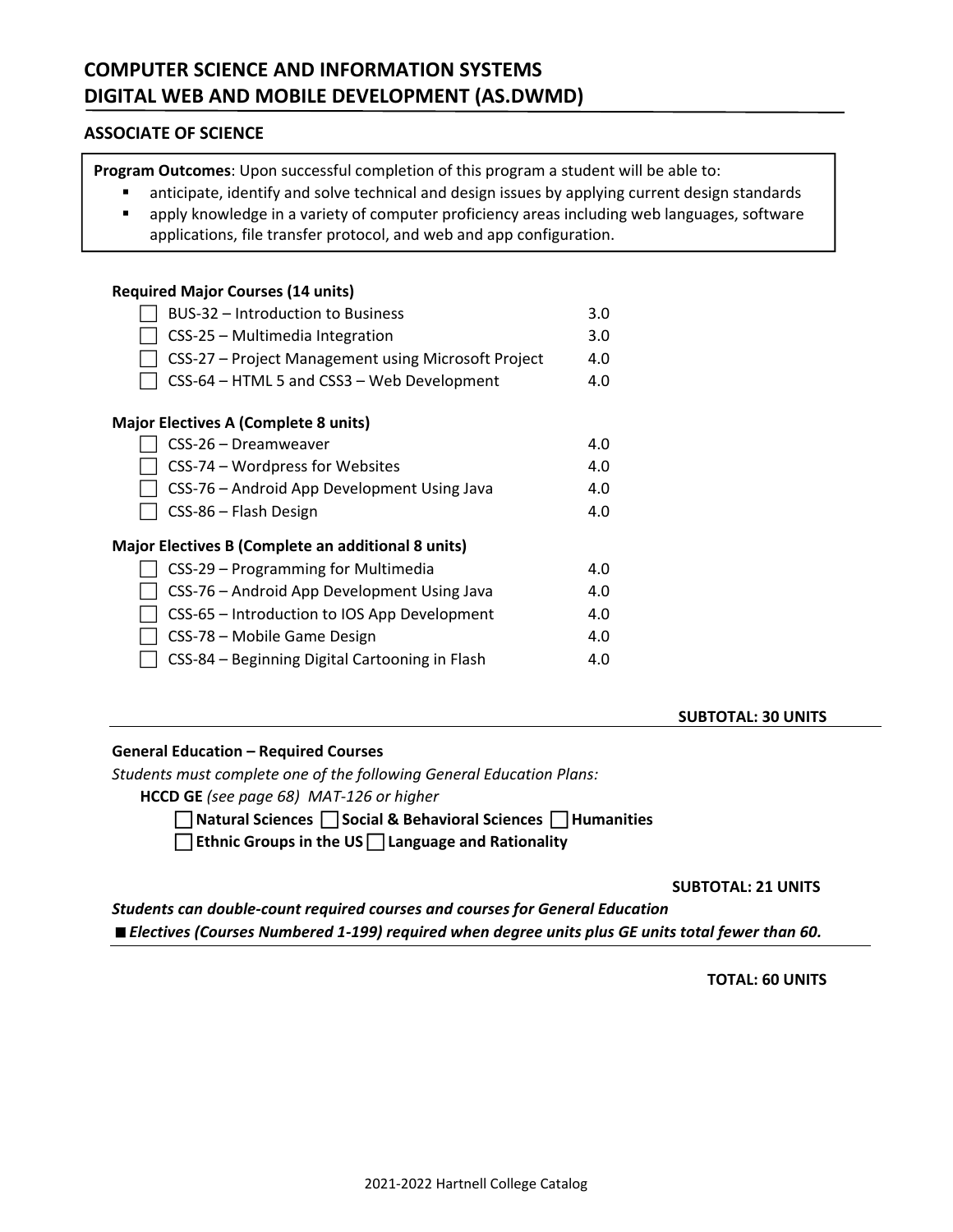# **COMPUTER SCIENCE AND INFORMATION SYSTEMS MOBILE DEVELOPMENT OPTION (CT.MD)**

# **CERTIFICATE OF ACHIEVEMENT**

**Program Outcomes**: Upon successful completion of this program a student will be able to:

- **E** anticipate, identify and solve technical and design issues by applying current design standards
- apply knowledge in a variety of computer proficiency areas including web languages, software applications, file transfer protocol, and web and app configuration.

# **Required Major Courses (14 units)**

| BUS-32 - Introduction to Business                   | 3.0 |
|-----------------------------------------------------|-----|
| CSS-25 - Multimedia Integration                     | 3.0 |
| CSS-27 - Project Management using Microsoft Project | 4.0 |
| CSS-64 - HTML 5 and CSS3 - Web Development          | 4.0 |
| <b>Major Electives (Complete 8 units)</b>           |     |
| CSS-76 - Android App Development Using Java         | 4.0 |
| CSS-65 - Introduction IOS App Development           | 4.0 |
| <b>Other Required Courses</b>                       |     |
| ENG-101* - Intermediate Composition and Reading     | 3.0 |
| OR.                                                 |     |
| ESL-101* - Academic Writing & Reading II            | 5.0 |
| MAT-123** - Intermediate Algebra                    | 5.0 |
|                                                     |     |

# **TOTAL: 22 UNITS**

**\***Eligibility for ENG‐1A or ENG‐1AX fulfills this requirement.

\*\*Eligibility for MAT‐123 or any higher level math class fulfills this requirement.

# **GAINFUL EMPLOYMENT INFORMATION:**

See the certificate program cost and the employment outlook for graduates by clicking the link below: http://www.hartnell.edu/gainf ul‐employment‐certificate‐ programs‐0

# **FINANCIAL AID**

Paying for the cost of a college education requires a partnership among parents, students and the college. As the cost of higher education continues to rise we want you to know that Hartnell College offers a full array of financial aid programs, federal loan programs, and fee waivers.

https://www.hartnell.edu/stud ents/fa/net‐price‐ calculator.html